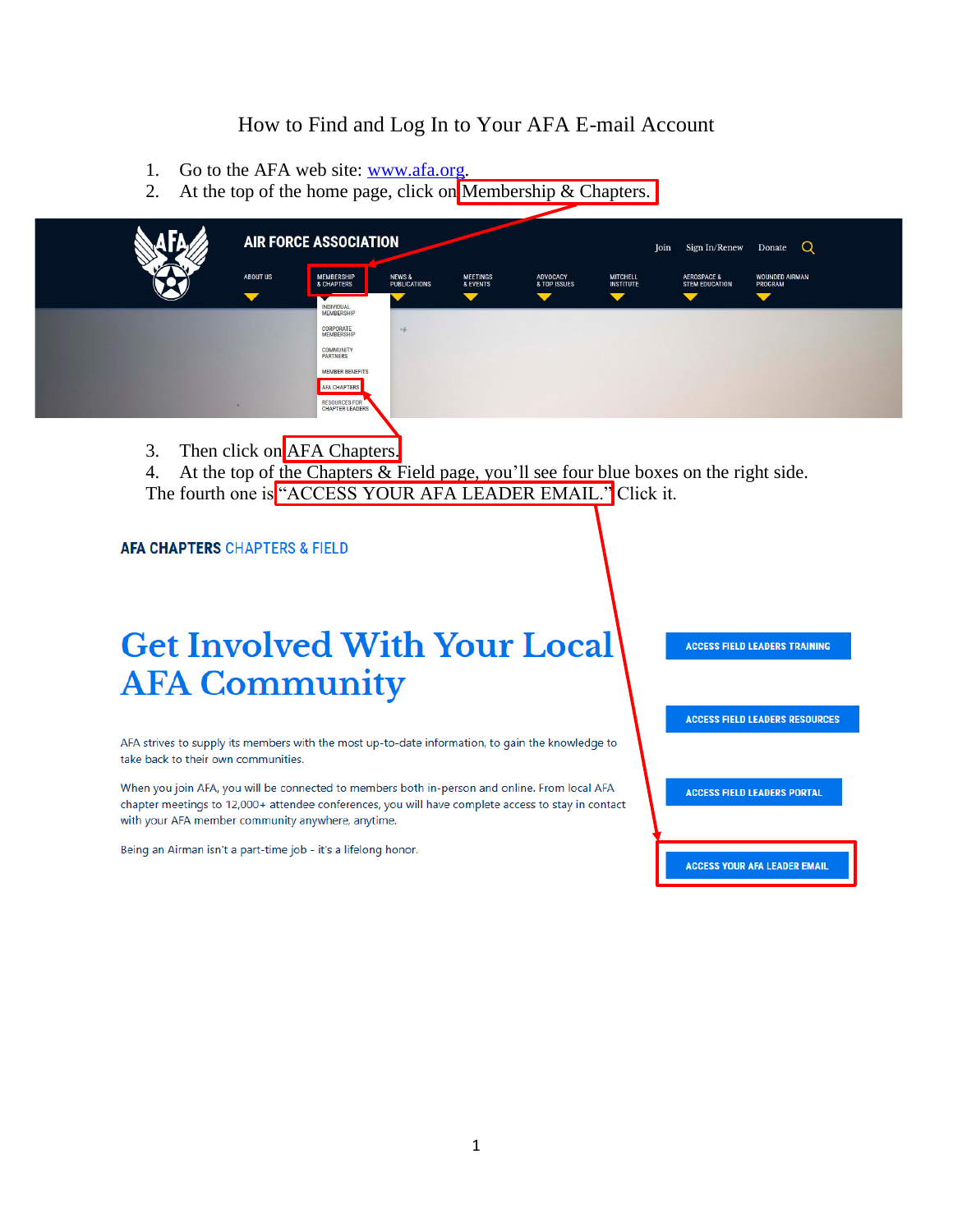5. Sign in with your Region, State, or Chapter username by clicking on the one provided. If you're not sure what that is, **[Table 1](#page-5-0)** at the end of this checklist lists the Region Presidents' usernames, [Table 2](#page-5-1) lists the State Presidents' usernames, and [Table 3](#page-6-0) lists the chapter usernames. At this time, Chapter Presidents do not have unique usernames the way State and Region Presidents do.



6. Enter your password. This is a DIFFERENT password than your Field Portal one. If you don't know your password, contact [fieldportal@afa.org](mailto:fieldportal@afa.org) for assistance. Click the Sign in button.

| Microsoft             |         |  |
|-----------------------|---------|--|
| ← yourorg@afa.org     |         |  |
| <b>Enter password</b> |         |  |
|                       |         |  |
| Forgot my password    |         |  |
|                       | Sign in |  |
|                       |         |  |
|                       |         |  |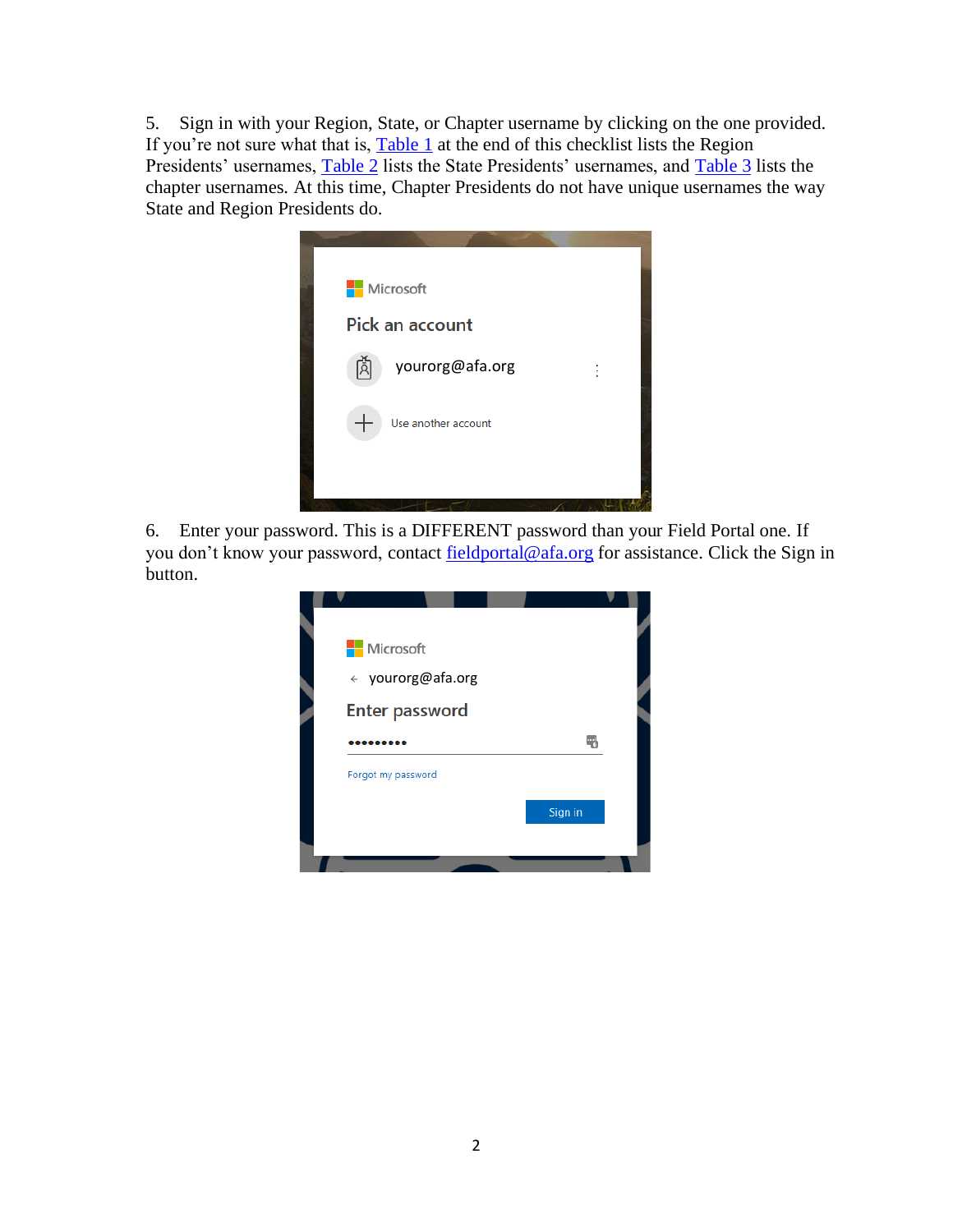8. At the time this guide is being written, if you click Yes on the screen below, you will *not* keep other people from logging in. In the future, AFA will implement what's called twofactor authentication. When that happens, after clicking "Sign in" on the previous screen, you'll get some kind of message—either a text or an e-mail—with a code you will have to enter. When you do, no one else will be able to log in using that username/password combination. However, AFA will be providing more accounts, so Field officers will have less need to share usernames and passwords.



9. You are now on the Office 365 page for your organization. At the top of the page is a list of the Office 365 "apps" (programs) that are available to you. Click on the Outlook icon.

| <b>Good morning</b> |         |          |                         |              |            |                |                         |       |        | Install Office V |
|---------------------|---------|----------|-------------------------|--------------|------------|----------------|-------------------------|-------|--------|------------------|
|                     | o       |          | $\overline{\mathsf{w}}$ | $\mathbf{x}$ | P          | $\blacksquare$ | $\overline{\mathsf{s}}$ | П.    |        |                  |
| <b>Start new</b>    | Outlook | OneDrive | Word                    | Excel        | PowerPoint | OneNote        | <b>SharePoint</b>       | Teams | Yammer | All apps         |

10. You will get a display showing you that Outlook is loading.

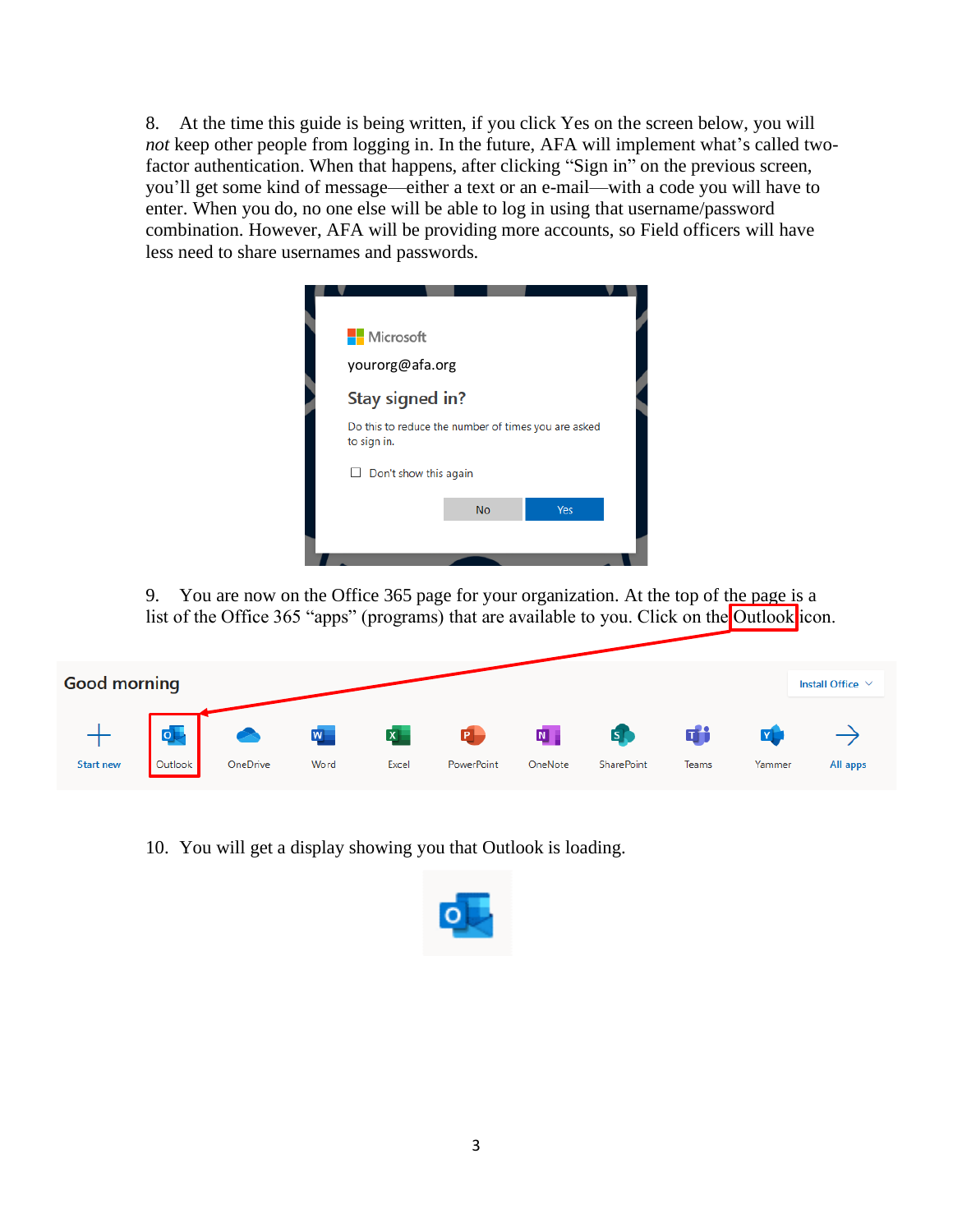When it finishes, you will see your organization's Outlook screen. The left side of the screen will look like this.

|          | <b>Outlook</b>       | Search                                                                                                                             |
|----------|----------------------|------------------------------------------------------------------------------------------------------------------------------------|
|          | New message          | $\bigoplus$ Mark all as read $\bigcirc$ Undo                                                                                       |
| ⋗        | <b>Favorites</b>     | △ Focused<br>□ Other<br>$(\checkmark)$<br>Filter $\vee$                                                                            |
|          | <b>Folders</b>       | $\leftrightarrow$<br><b>LM</b><br>> Field Leadership Develop<br>Tue 9:53 AM                                                        |
| LJ       | Inbox                | Thanks. There are a ton of training opportun                                                                                       |
| 0        | <b>Drafts</b>        | Last week                                                                                                                          |
| ⊳        | Sent Items           | Field Leadership Development Team<br>You've joined the FLDT All M<br>Sun 3/15                                                      |
| 而        | <b>Deleted Items</b> | Work Brilliantly Together Welcome to the FL                                                                                        |
| $\infty$ | Junk Email           | Field Leadership Development Team<br>-F.<br>You've joined the FLDT Asso<br>Sun 3/15<br>Work Brilliantly Together Welcome to the FL |
| 冒        | Archive              |                                                                                                                                    |
|          | <b>Notes</b>         | Field Leadership Development Team<br>F.<br>You've joined the FLDT Prim<br>Sun 3/15<br>Work Brilliantly Together Welcome to the FL  |
|          | Conversation Hist    |                                                                                                                                    |
|          | <b>RSS Feeds</b>     | $\rightarrow$<br>Checking up/checking in<br>Sun 3/15                                                                               |
|          | New folder           | OK, so now you've identified the positions y                                                                                       |
|          | <b>Groups</b>        |                                                                                                                                    |

Click on any e-mail to read it.

11. When you're ready to sign out, click on the circle with one or two letters in it near the upper-right corner of the screen.

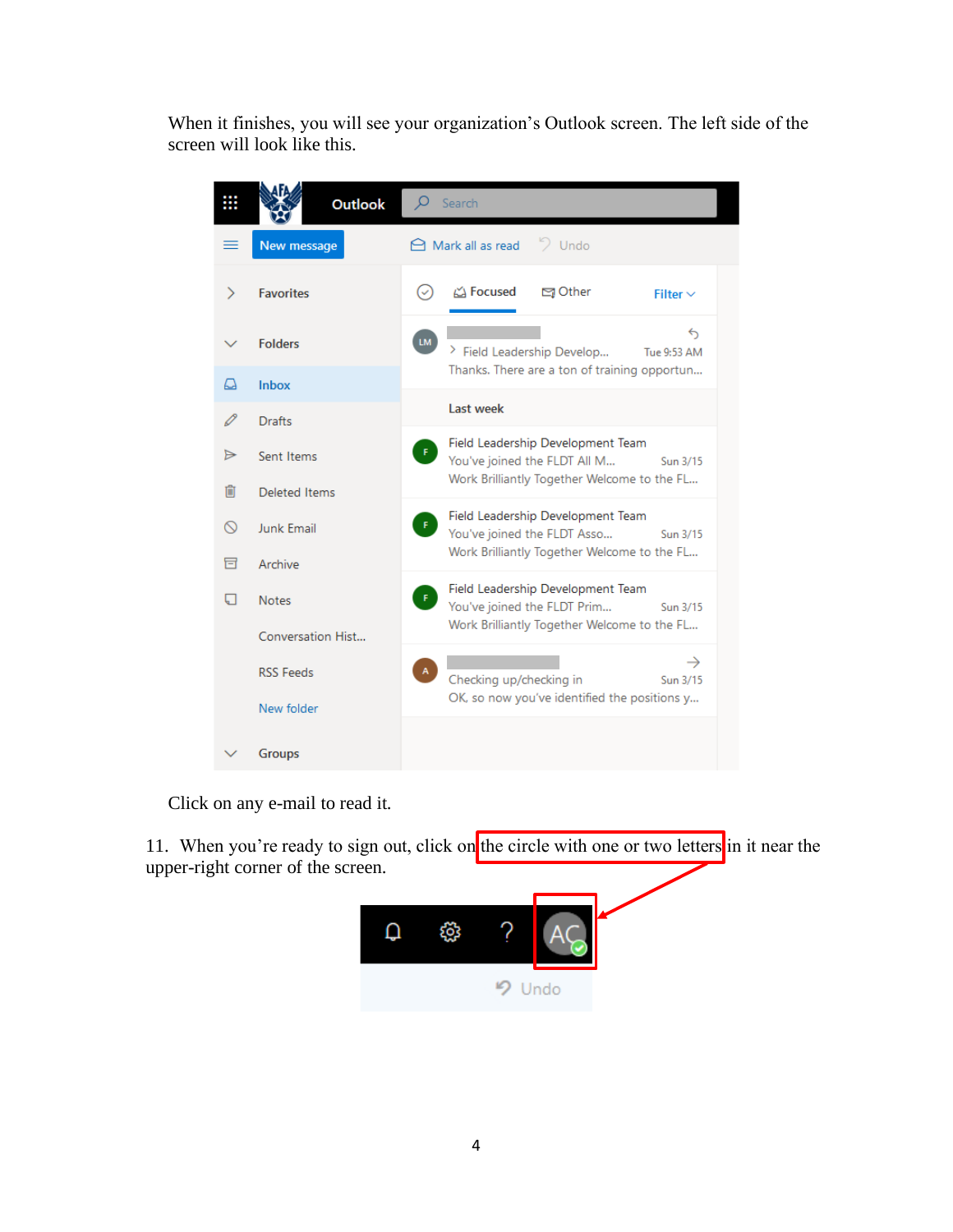That will generate a drop-down menu.

|                 |               |                        | Q                                         | ్ట్ర            |   |  |
|-----------------|---------------|------------------------|-------------------------------------------|-----------------|---|--|
|                 | <b>り Undo</b> |                        |                                           |                 |   |  |
|                 |               | My accounts            |                                           |                 | × |  |
|                 |               |                        | YourOrg<br>Available $\blacktriangledown$ | yourorg@afa.org |   |  |
|                 |               | My profile             |                                           |                 |   |  |
|                 |               | Open another mailbox   |                                           |                 |   |  |
|                 |               | My account<br>Sign out |                                           |                 |   |  |
| Click Sign out. |               |                        |                                           |                 |   |  |

# **Survey**

How was your experience? Can we make it better?

5 [survey](https://www.surveymonkey.com/r/J8YBNL6)[Please tap or click here](https://www.surveymonkey.com/r/J8YBNL6) to take the post-instruction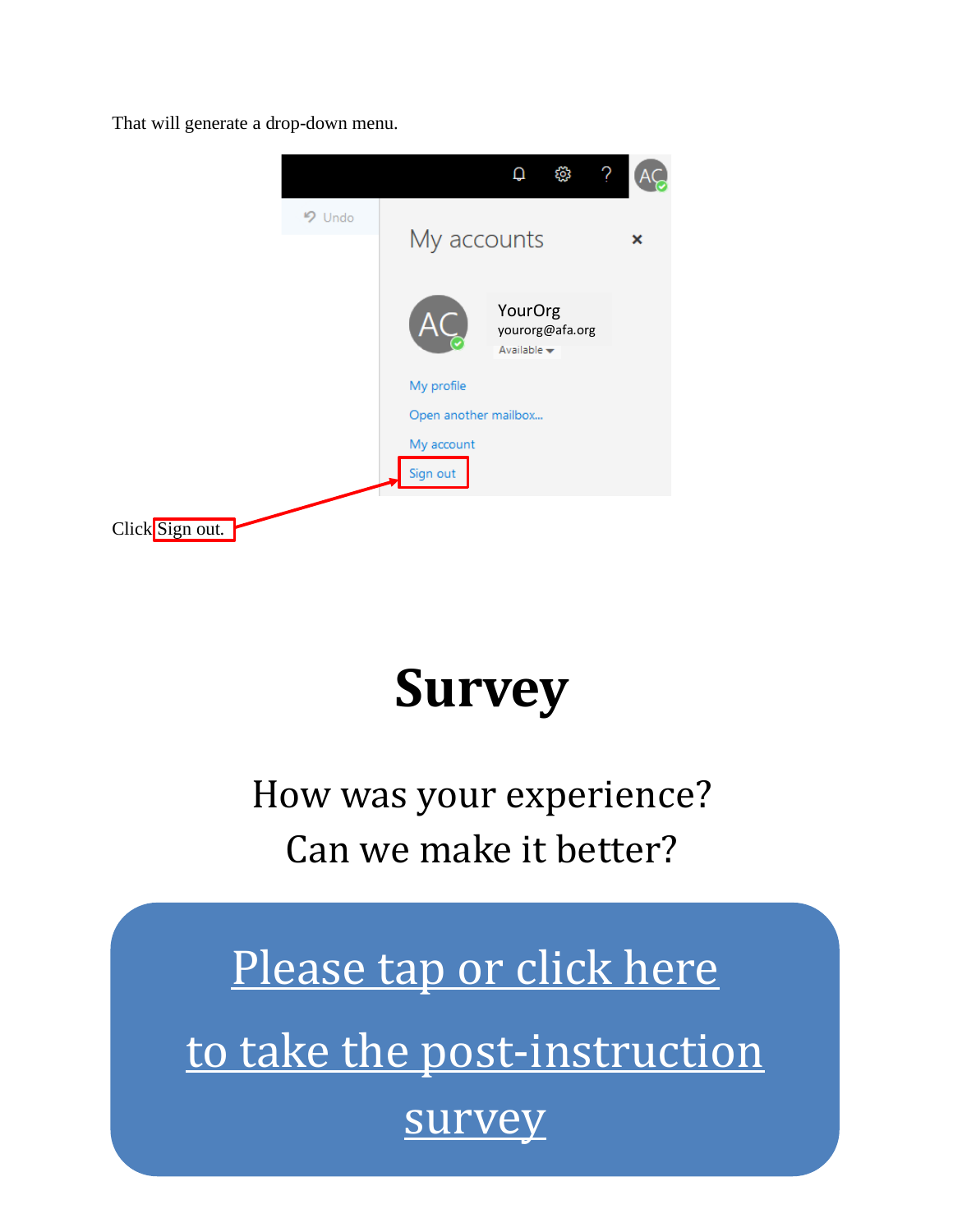| <b>Region</b>       | <b>AFA Email</b>                | <b>Display Name</b>                  |
|---------------------|---------------------------------|--------------------------------------|
| <b>Central East</b> | CentralEast.President@afa.org   | <b>Central East Region President</b> |
| Europe              | EU.President@afa.org            | <b>Europe Region President</b>       |
| Far West            | FarWest.President@afa.org       | Far West Region President            |
| Florida             | Florida.President@afa.org       | <b>Florida Region President</b>      |
| <b>Great Lake</b>   | GreatLake.President@afa.org     | Great Lakes Region President         |
| Mid West            | MidWest.President@afa.org       | Midwest Region President             |
| New England         | NewEngland.President@afa.org    | New England Region President         |
| North Central       | NorthCentral.President@afa.org  | North Central Region President       |
| North East          | NorthEast.President@afa.org     | Northeast Region President           |
| North West          | NorthWest.President@afa.org     | Northwest Region President           |
| Pacific             | Pacific.1@afa.org               | Pacific Region                       |
| Rocky Mountain      | RockyMountain.President@afa.org | Rocky Mountain Region President      |
| South Central       | SouthCentral.President@afa.org  | South Central Region President       |
| South East          | SouthEast.President@afa.org     | Southeast Region President           |
| South West          | SouthWest.President@afa.org     | Southwest Region President           |
| Texoma              | Texoma.President@afa.org        | <b>TEXOMA Region President</b>       |

<span id="page-5-0"></span>

|  | Table 1: Region Presidents' Addresses |  |
|--|---------------------------------------|--|
|  |                                       |  |

### <span id="page-5-1"></span>Table 2: State Presidents' Addresses

| <b>State</b>  | <b>AFA Email</b>     | <b>Display Name</b>                  |
|---------------|----------------------|--------------------------------------|
| Alabama       | AL.President@afa.org | Alabama State President              |
| Alaska        | AK.President@afa.org | Alaska State President               |
| Arizona       | AZ.President@afa.org | Arizona State President              |
| Arkansas      | AR.President@afa.org | Arkansas State President             |
| California    | CA.President@afa.org | California State President           |
| Colorado      | CO.President@afa.org | Colorado State President             |
| Delaware      | DE.President@afa.org | <b>Delaware State President</b>      |
| Florida       | FL.President@afa.org | <b>Florida State President</b>       |
| Georgia       | GA.President@afa.org | Georgia State President              |
| Illinois      | IL.President@afa.org | Illinois State President             |
| Indiana       | IN.President@afa.org | Indiana State President              |
| lowa          | IA.President@afa.org | <b>Iowa State President</b>          |
| Kansas        | KS.President@afa.org | <b>Kansas State President</b>        |
| Kentucky      | KY.President@afa.org | Kentucky State President             |
| Louisiana     | LA.President@afa.org | Louisiana State President            |
| Maryland      | MD.President@afa.org | Maryland State President             |
| Massachusetts | MA.President@afa.org | <b>Massachusetts State President</b> |
| Michigan      | MI.President@afa.org | Michigan State President             |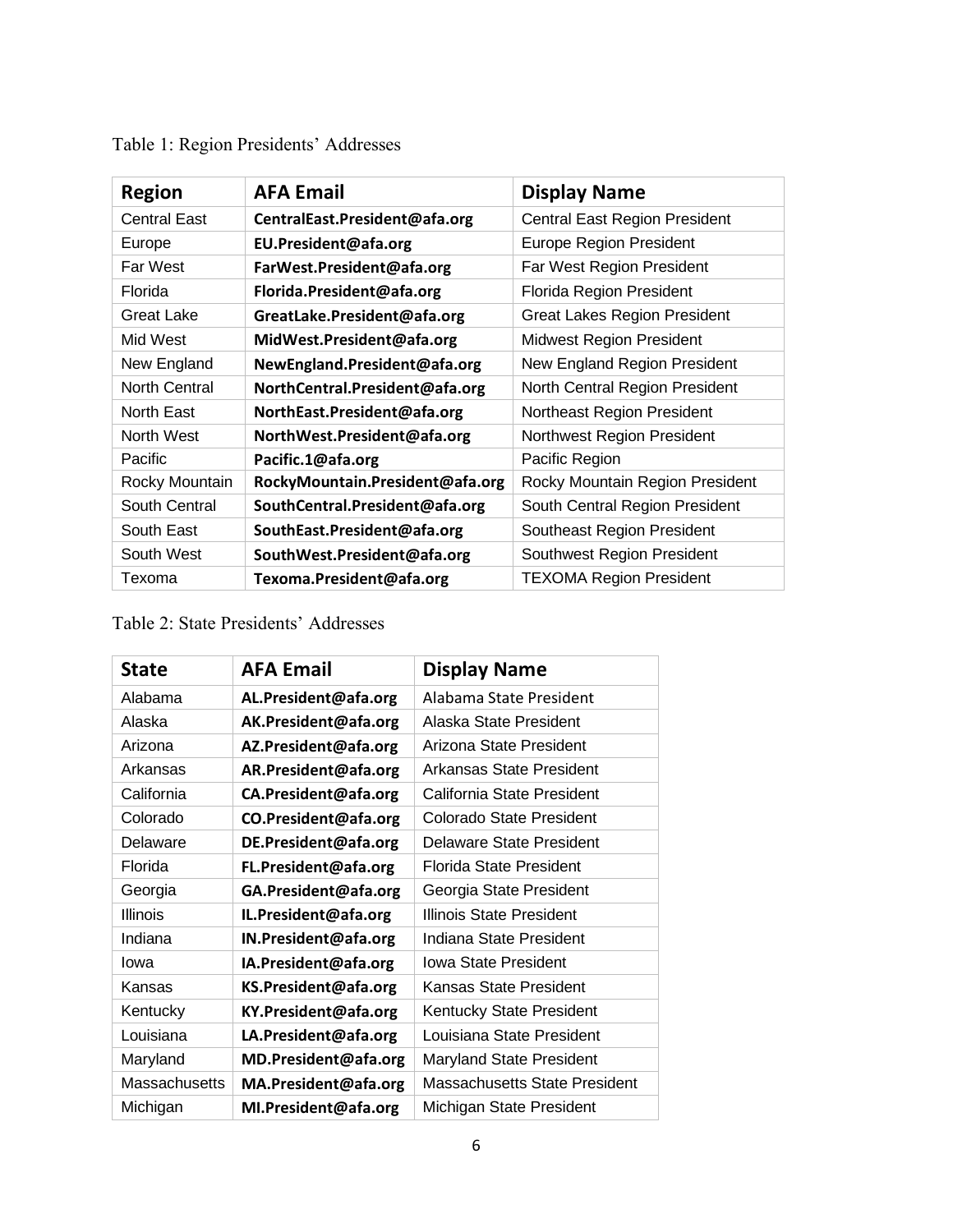| <b>State</b>      | <b>AFA Email</b>     | <b>Display Name</b>                 |
|-------------------|----------------------|-------------------------------------|
| Minnesota         | MN.President@afa.org | Minnesota State President           |
| Mississippi       | MS.President@afa.org | Mississippi State President         |
| Missouri          | MO.President@afa.org | Missouri State President            |
| Nebraska          | NE.President@afa.org | Nebraska State President            |
| New Jersey        | NJ.President@afa.org | New Jersey State President          |
| <b>New Mexico</b> | NM.President@afa.org | <b>New Mexico State President</b>   |
| <b>New York</b>   | NY.President@afa.org | <b>New York State President</b>     |
| North Carolina    | NC.President@afa.org | North Carolina State President      |
| North Dakota      | ND.President@afa.org | North Dakota State President        |
| Ohio              | OH.President@afa.org | <b>Ohio State President</b>         |
| Oklahoma          | OK.President@afa.org | Oklahoma State President            |
| Oregon            | OR.President@afa.org | Oregon State President              |
| Pennsylvania      | PA.President@afa.org | Pennsylvania State President        |
| Rhode Island      | RI.President@afa.org | <b>Rhode Island State President</b> |
| South Carolina    | SC.President@afa.org | South Carolina State President      |
| South Dakota      | SD.President@afa.org | South Dakota State President        |
| Tennessee         | TN.President@afa.org | <b>Tennessee State President</b>    |
| Texas             | TX.President@afa.org | <b>Texas State President</b>        |
| Utah              | UT.President@afa.org | <b>Utah State President</b>         |
| Virginia          | VA.President@afa.org | Virginia State President            |
| Washington        | WA.President@afa.org | <b>Washington State President</b>   |

### <span id="page-6-0"></span>Table 3: Chapter Addresses

| Chapter# | <b>Chapter Name</b>                      | <b>Email Address</b>             | Email Display Name               |
|----------|------------------------------------------|----------------------------------|----------------------------------|
| 100      | Birmingham                               | AL100.Birmingham@afa.org         | AL100 Birmingham                 |
| 101      | South Alabama                            | AL101.SouthAlabama@afa.org       | AL101 SouthAlabama               |
| 102      | Montgomery                               | AL102.Montgomery@afa.org         | AL102 Montgomery                 |
| 335      | <b>Tennessee Valley</b>                  | AL335. Tennessee Valley @afa.org | AL335 Tennessee Valley           |
| 103      | Edward J. Monaghan                       | AK103.Monaghan@afa.org           | AK103 Edward J. Monaghan         |
| 362      | Fairbanks Midnight Sun                   | AK362.Fairbanks@afa.org          | AK362 Fairbanks Midnight<br>Sun  |
| 105      | Tucson                                   | AZ105.Tucson@afa.org             | AZ105 Tucson                     |
| 107      | Cochise                                  | AZ107.Cochise@afa.org            | AZ107 Cochise                    |
| 151      | Frank Luke                               | AZ151.Luke@afa.org               | AZ151 Frank Luke                 |
| 418      | Prescott                                 | AZ418.Prescott@afa.org           | AZ418 Prescott                   |
| 253      | David D. Terry, Jr.                      | AR253.TerryJr@afa.org            | AR253 David D. Terry, Jr.        |
| 270      | Lewis E. Lyle                            | AR270.Lyle@afa.org               | AR270 Lewis E. Lyle              |
| 110      | Fresno                                   | CA110.Fresno@afa.org             | CA110 Fresno                     |
| 112      | Monterey Bay Area                        | CA112.MontereyBay@afa.org        | CA112 Monterey Bay Area          |
| 113      | <b>General Robert F. Travis</b>          | CA113.Travis@afa.org             | CA113 Gen Travis                 |
| 114      | Orange County/General Curtis E.<br>LeMay | CA114.LeMay@afa.org              | CA114 Gen LeMay Orange<br>County |
| 116      | C. Farinha Gold Rush                     | CA116.GoldRush@afa.org           | CA116 Farinha Gold Rush          |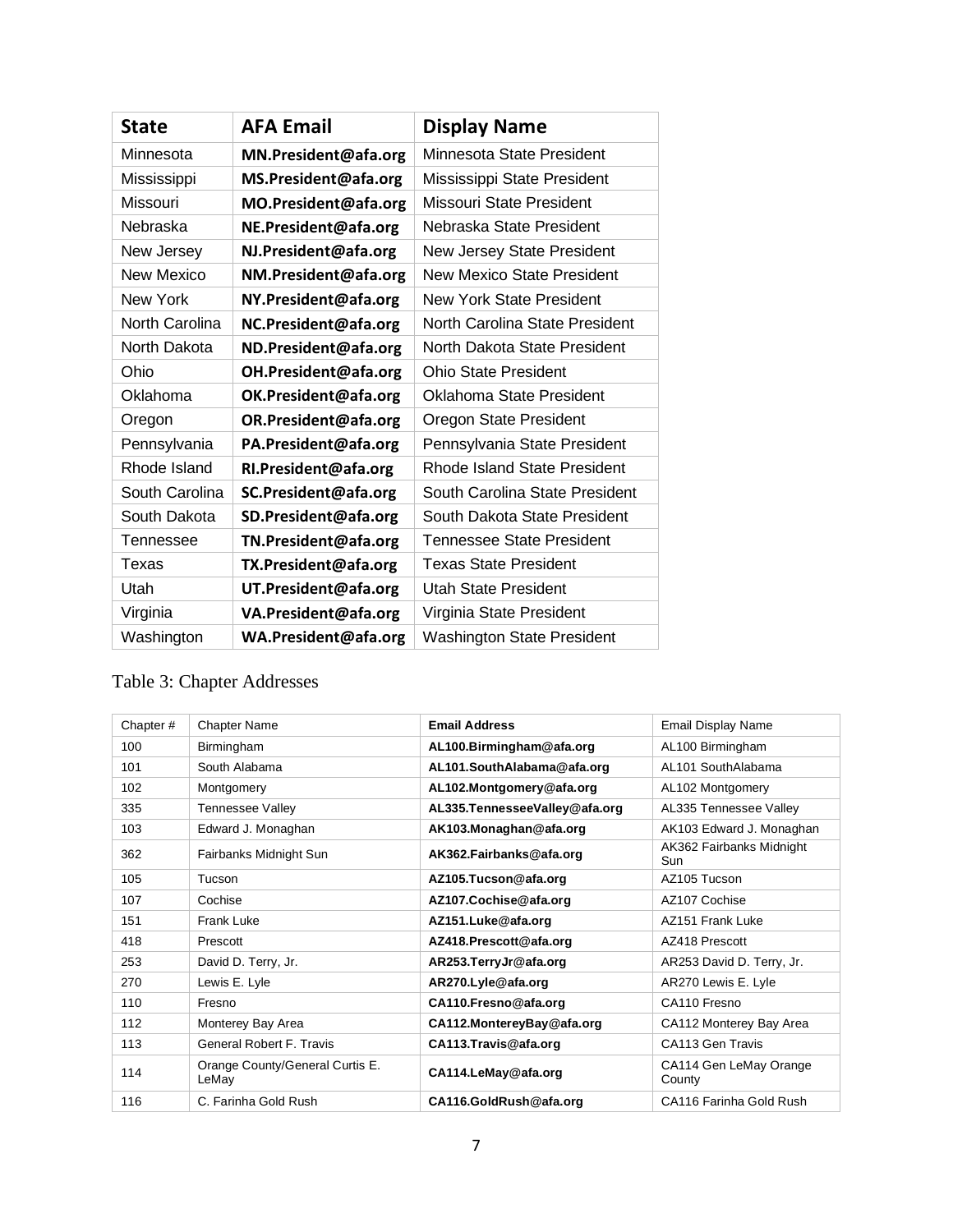| Chapter# | <b>Chapter Name</b>                         | <b>Email Address</b>             | <b>Email Display Name</b>         |
|----------|---------------------------------------------|----------------------------------|-----------------------------------|
| 118      | San Diego                                   | CA118.SanDiego@afa.org           | CA118 San Diego                   |
| 120      | Golden Gate                                 | CA120.GoldenGate@afa.org         | CA120 Golden Gate                 |
| 121      | General Doolittle Los Angeles Area          | CA121.LA@afa.org                 | CA121 Gen Doolittle LA Area       |
| 126      | Charles Hudson                              | CA126.Hudson@afa.org             | CA126 Charles Hudson              |
| 134      | Palm Springs                                | CA134.PalmSprings@afa.org        | CA134 Palm Springs                |
| 144      | M/G Charles I. Bennett, Jr.                 | CA144.Bennett@afa.org            | CA144 Charles Bennett, Jr.        |
| 146      | <b>High Desert</b>                          | CA146.HighDesert@afa.org         | CA146 High Desert                 |
| 147      | General Bernard A. Schriever Los<br>Angeles | CA147.Schriever@afa.org          | CA147 Gen Schriever LA            |
| 257      | Bob Hope                                    | CA257.BobHope@afa.org            | CA257 Bob Hope                    |
| 266      | Robert H. Goddard                           | CA266.Goddard@afa.org            | CA266 Robert H. Goddard           |
| 294      | William J. 'Pete' Knight                    | CA294.Knight@afa.org             | CA294 William J. 'Pete' Knight    |
| 333      | David J. Price/Beale                        | CA333.Beale@afa.org              | CA333 David J. Price/Beale        |
| 361      | Tennessee Ernie Ford                        | CA361.Ford@afa.org               | CA361 Tennessee Ernie Ford        |
| 125      | Lance P. Sijan                              | CO125.Sijan@afa.org              | CO125 Lance Sijan                 |
| 127      | Mile High                                   | CO127.MileHigh@afa.org           | CO127 Mile High                   |
| 128      | Mel Harmon                                  | CO128.Harmon@afa.org             | CO128 Mel Harmon                  |
| 408      | General Robert E. Huyser                    | CO408.Huyser@afa.org             | CO408 Gen Robert E. Huyser        |
| 312      | Lindbergh/Sikorsky                          | CT312.Lindbergh@afa.org          | CT312 Lindbergh/Sikorsky          |
| 423      | Flying Yankees/Gen. Kenney                  | CT423.Kenney@afa.org             | CT423 Flying Yankees              |
| 227      | Delaware Galaxy                             | DE227.DelawareGalaxy@afa.org     | DE227 Delaware Galaxy             |
| 282      | <b>BG Bill Spruance</b>                     | DE282.Spruance@afa.org           | DE282 BG Bill Spruance            |
| 130      | Nation's Capital                            | DC130.NationCapital@afa.org      | DC130 Nation's Capital            |
| 500      | <b>General Lauris Norstad</b>               | EU500.Norstad@afa.org            | EU500 Gen Lauris Norstad          |
| 503      | United Kingdom                              | EU503.UK@afa.org                 | EU503 United Kingdom              |
| 505      | Charlemagne                                 | EU505.Charlemagne@afa.org        | EU505 Charlemagne<br>Germany      |
| 507      | Ramstein                                    | EU507.Ramstein@afa.org           | EU507 Ramstein                    |
| 515      | Dolomiti                                    | EU515.Dolomiti@afa.org           | EU515 Dolomiti                    |
| 534      | Spangdahlem                                 | EU534.Spangdahlem@afa.org        | EU534 Spangdahlem<br>Germany      |
| 136      | <b>Red Tail Memorial</b>                    | FL136.RTMemorial@afa.org         | FL136 Red Tail Memorial           |
| 173      | Florida Highlands                           | FL173. Florida Highlands@afa.org | FL173 Florida Highlands           |
| 303      | Martin Harris                               | FL303.Harris@afa.org             | FL303 Martin Harris               |
| 309      | Cape Canaveral                              | FL309.CapeCanaveral@afa.org      | FL309 Cape Canaveral              |
| 316      | Waterman - Twining                          | FL316.Waterman@afa.org           | FL316 Waterman - Twining          |
| 317      | Miami - Homestead                           | FL317.Miami@afa.org              | FL317 Miami - Homestead           |
| 351      | Gold Coast                                  | FL351.GoldCoast@afa.org          | FL351 Gold Coast                  |
| 355      | Tyndall                                     | FL355.Tyndall@afa.org            | FL355 Tyndall                     |
| 365      | Eglin                                       | FL365.Eglin@afa.org              | FL365 Eglin                       |
| 397      | General James R. McCarthy                   | FL397.McCarthy@afa.org           | FL397 Gen James R.<br>McCarthy    |
| 398      | Hurlburt                                    | FL398.Hurlburt@afa.org           | FL398 Hurlburt                    |
| 399      | Falcon                                      | FL399.Falcon@afa.org             | FL399 Falcon                      |
| 419      | Colonel H. M. "Bud" West                    | FL419.West@afa.org               | FL419 Colonel H. M. "Bud"<br>West |
| 429      | Sarasota-Manatee                            | FL429.Sarasota@afa.org           | FL429 Sarasota-Manatee            |
| 137      | Savannah                                    | GA137.Savannah@afa.org           | GA137 Savannah                    |
| 296      | Carl Vinson Memorial                        | GA296.Vinson@afa.org             | <b>GA296 Carl Vinson Memorial</b> |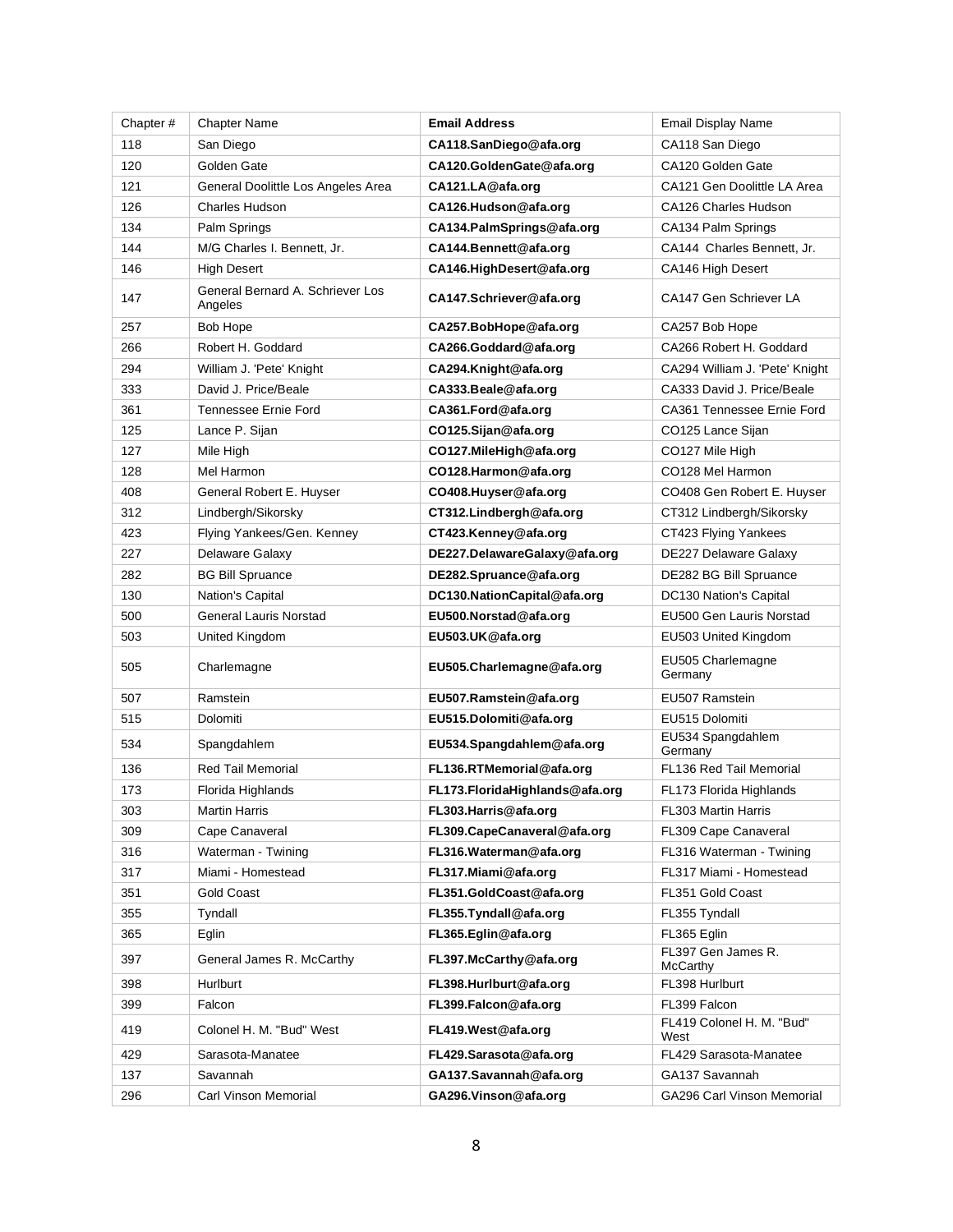| Chapter# | <b>Chapter Name</b>          | <b>Email Address</b>           | <b>Email Display Name</b>         |
|----------|------------------------------|--------------------------------|-----------------------------------|
| 331      | <b>Dobbins</b>               | GA331.Dobbins@afa.org          | GA331 Dobbins                     |
| 381      | South Georgia                | GA381.SouthGA@afa.org          | GA381 South Georgia               |
| 138      | Hawaii                       | HI138.Hawaii@afa.org           | HI138 Hawaii                      |
| 119      | Snake River Valley           | ID119.Valley@afa.org           | ID119 Snake River Valley          |
| 133      | Land of Lincoln              | IL133. Lincoln@afa.org         | IL133 Land of Lincoln             |
| 142      | Chicagoland-O'Hare           | IL142. Chicagoland @afa.org    | IL142 Chicagoland-O'Hare          |
| 168      | Scott Memorial               | IL168.ScottMemorial@afa.org    | IL168 Scott Memorial              |
| 172      | <b>Heart of Illinois</b>     | IL172.Illinois@afa.org         | IL172 Heart of Illinois           |
| 141      | P-47 Memorial                | in141.p47memorial@afa.org      | IL141 P-47 Memorial               |
| 143      | Fort Wayne                   | IN143. FortWayne @afa.org      | <b>IN143 Fort Wayne</b>           |
| 150      | Central Indiana              | IN150.CentralIN@afa.org        | <b>IN150 Central Indiana</b>      |
| 152      | <b>Grissom Memorial</b>      | IN152.Grissom@afa.org          | <b>IN152 Grissom Memorial</b>     |
| 288      | Columbus-Bakalar             | IN288.Columbus@afa.org         | IN288 Columbus-Bakalar            |
| 348      | Southern Indiana             | IN348.Southern@afa.org         | <b>IN348 Southern Indiana</b>     |
| 411      | Lawrence D. Bell Museum      | IN411.Bell@afa.org             | IN411 Lawrence D. Bell<br>Museum  |
| 264      | Fort Dodge                   | IA264.FortDodge@afa.org        | IA264 Fort Dodge                  |
| 269      | Richard D. Kisling           | IA269.Kisling@afa.org          | IA269 Richard D. Kisling          |
| 437      | General Charles A. Horner    | IA437. Horner @afa.org         | IA437 Gen Charles A. Horner       |
| 439      | Northeast Iowa               | IA439.Northeast@afa.org        | IA439 Northeast Iowa              |
| 154      | LT Erwin R. Bleckley         | KS154.Bleckley@afa.org         | KS154 LT Erwin R. Bleckley        |
| 161      | M/G Edward R. Fry            | KS161.Fry@afa.org              | KS161 Edward R. Fry               |
| 405      | Lexington                    | KY405.Lexington@afa.org        | KY405 Lexington                   |
| 407      | General Russell E. Dougherty | KY407.Dougherty@afa.org        | KY407 Gen Russell E.<br>Dougherty |
| 156      | MG Oris B. Johnson           | LA156.Johnson@afa.org          | LA156 MG Oris B. Johnson          |
| 159      | Ark-La-Tex                   | LA159.Ark-La-Tex@afa.org       | LA159 Ark-La-Tex                  |
| 145      | Central Maryland             | MD145.CentralMD@afa.org        | MD145 Central Maryland            |
| 157      | Thomas W. Anthony            | MD157.Anthony@afa.org          | MD157 Thomas W. Anthony           |
| 160      | <b>Baltimore</b>             | MD160.Baltimore@afa.org        | MD160 Baltimore                   |
| 111      | Pioneer Valley               | MA111. Pioneer Valley @afa.org | MA111 Pioneer Valley              |
| 166      | <b>Otis</b>                  | MA166.Otis@afa.org             | MA166 Otis                        |
| 167      | Minuteman                    | MA167.Minuteman@afa.org        | MA167 Minuteman                   |
| 178      | Paul Revere                  | MA178.Revere@afa.org           | MA178 Paul Revere                 |
| 179      | <b>Mount Clemens</b>         | MI179.MountClemens@afa.org     | MI179 Mount Clemens               |
| 238      | Lake Superior Northland      | MI238.Superior@afa.org         | MI238 Lake Superior<br>Northland  |
| 314      | Lloyd R. Leavitt, Jr.        | MI314. Leavitt @afa.org        | MI314 Lloyd R. Leavitt, Jr.       |
| 356      | <b>Battle Creek</b>          | MI356.BattleCreek@afa.org      | MI356 Battle Creek                |
| 213      | General E. W. Rawlings       | MN213.Rawlings@afa.org         | MN213 General E. W.<br>Rawlings   |
| 226      | Richard I. Bong              | MN226.Bong@afa.org             | MN226 Richard I. Bong             |
| 163      | Golden Triangle              | MS163.GoldenTriangle@afa.org   | MS163 Golden Triangle             |
| 332      | John C. Stennis              | MS332.Stennis@afa.org          | MS332 John C. Stennis             |
| 376      | Meridian                     | MS376.Meridian@afa.org         | MS376 Meridian                    |
| 185      | Harry S. Truman              | MO185.Truman@afa.org           | MO185 Harry S. Truman             |
| 186      | Spirit of St. Louis          | MO186.StLouis@afa.org          | MO186 Spirit of St. Louis         |
| 299      | Whiteman                     | MO299. Whiteman@afa.org        | MO299 Whiteman AFB                |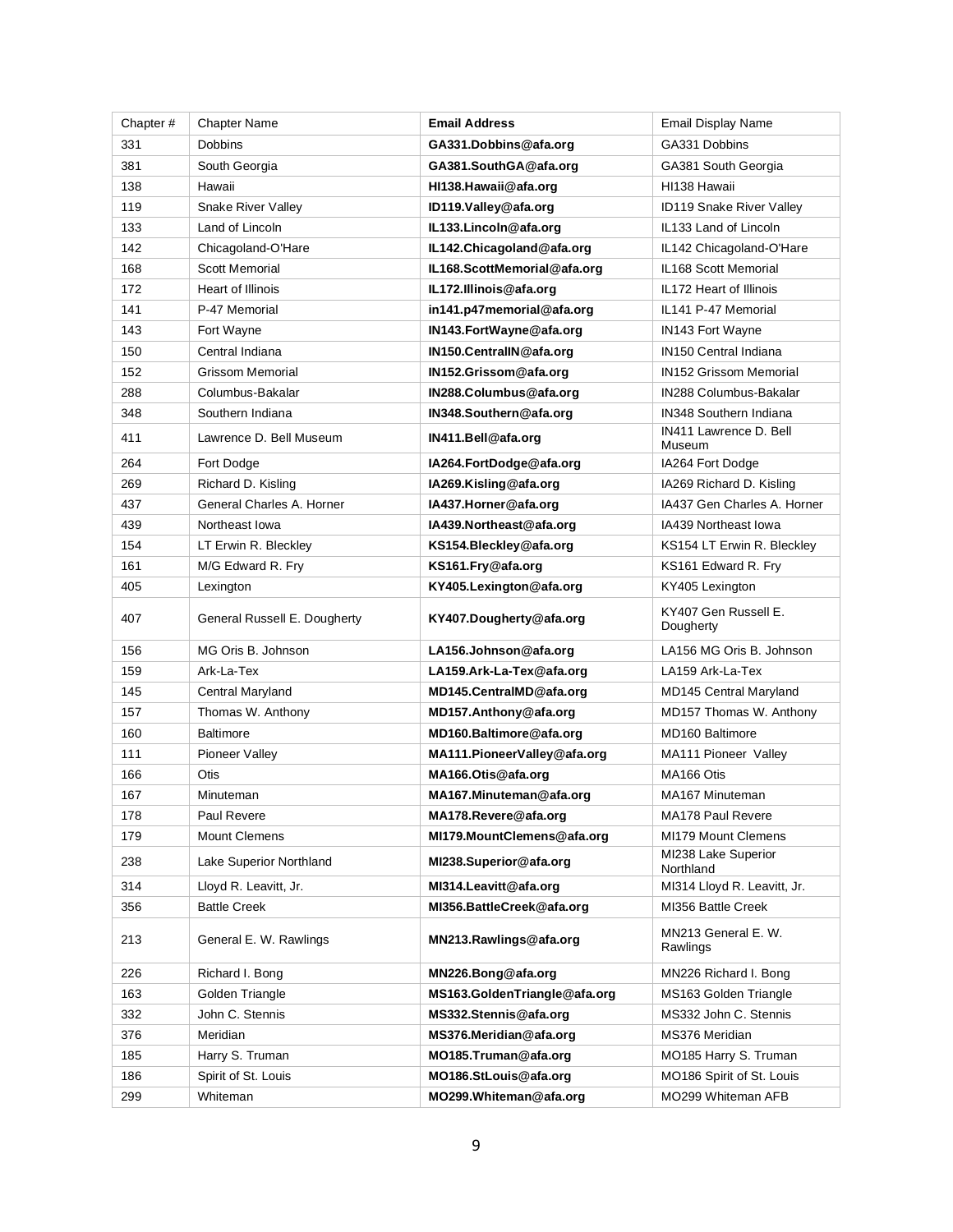| Chapter# | <b>Chapter Name</b>                 | <b>Email Address</b>         | Email Display Name                           |
|----------|-------------------------------------|------------------------------|----------------------------------------------|
| 108      | Big Sky                             | MT108.BigSky@afa.org         | MT108 Big Sky                                |
| 109      | Bozeman                             | MT109.Bozeman@afa.org        | MT109 Bozeman                                |
| 187      | Lincoln                             | NE187.Lincoln@afa.org        | NE <sub>187</sub> Lincoln                    |
| 188      | Ak-Sar-Ben                          | NE188.Ak-Sar-Ben@afa.org     | NE188 Ak-Sar-Ben                             |
| 189      | Thunderbird                         | NV189. Thunderbird @afa.org  | NV189 Thunderbird                            |
| 249      | B/G Harrison R. Thyng               | NH249.Thyng@afa.org          | NH249 B/G Harrison R. Thyng                  |
| 190      | Sal Capriglione                     | NJ190.SalCapriglione@afa.org | NJ190 Sal Capriglione                        |
| 192      | Hangar One                          | NJ192.HangarOne@afa.org      | NJ192 Hangar One                             |
| 195      | Shooting Star                       | NJ195.ShootingStar@afa.org   | NJ195 Shooting Star                          |
| 293      | <b>Mercer County</b>                | NJ293.Mercer@afa.org         | NJ293 Mercer County                          |
| 310      | Brig. Gen. Frederick W. Castle      | NJ310.Castle@afa.org         | NJ310 Brig. Gen. Frederick W.<br>Castle      |
| 360      | Thomas B. McGuire, Jr.              | NJ360.McGuireJr@afa.org      | NJ360 Thomas B. McGuire,<br>Jr.              |
| 374      | Highpoint                           | NJ374.Highpoint@afa.org      | NJ374 Highpoint                              |
| 196      | <b>White Sands</b>                  | NM196.WhiteSands@afa.org     | NM196 White Sands                            |
| 256      | Llano Estacado                      | NM256.Estacado@afa.org       | NM256 Llano Estacado                         |
| 258      | Albuquerque                         | NM258.Albuquerque@afa.org    | NM258 Albuquerque                            |
| 197      | Albany - Hudson Valley              | NY197.Hudson@afa.org         | NY197 Albany - Hudson<br>Valley              |
| 202      | Long Island                         | NY202.LongIsland@afa.org     | NY202 Long Island                            |
| 204      | L. D. Bell Niagara Frontier         | NY204.Niagara@afa.org        | NY204 L. D. Bell Niagara<br>Frontier         |
| 251      | General Carl A. "Tooey" Spaatz      | NY251.Spaatz@afa.org         | NY251 General Carl A.<br>"Tooey" Spaatz      |
| 275      | Iron Gate                           | NY275.IronGate@afa.org       | NY275 Iron Gate                              |
| 308      | Genesee Valley                      | NY308.Genesee@afa.org        | NY308 Genesee Valley                         |
| 338      | Chautauqua                          | NY338.Chautauqua@afa.org     | NY338 Chautauqua                             |
| 131      | <b>Scott Berkeley</b>               | NC131.Berkeley@afa.org       | NC131 Scott Berkeley                         |
| 207      | Tarheel                             | NC207.Tarheel@afa.org        | NC207 Tarheel                                |
| 366      | Cape Fear                           | NC366.CapeFear@afa.org       | NC366 Cape Fear                              |
| 386      | Pope                                | NC386.Pope@afa.org           | NC386 Pope                                   |
| 424      | <b>Blue Ridge</b>                   | NC424.BlueRidge@afa.org      | NC424 Blue Ridge                             |
| 425      | Kitty Hawk                          | NC425.KittyHawk@afa.org      | NC425 Kitty Hawk                             |
| 132      | Happy Hooligan                      | ND132.Hooligan@afa.org       | ND132 Happy Hooligan                         |
| 135      | General David C. Jones              | ND135.Jones@afa.org          | ND135 Gen David C. Jones                     |
| 140      | <b>Red River Valley</b>             | ND140.RRValley@afa.org       | ND140 Red River Valley                       |
| 210      | General Joseph P. Ralston           | OH210.Ralston@afa.org        | OH210 General Joseph P.<br>Ralston           |
| 211      | North Coast                         | OH211.NorthCoast@afa.org     | OH211 North Coast                            |
| 212      | <b>Wright Memorial</b>              | OH212.WrightMemorial@afa.org | <b>OH212 Wright Memorial</b>                 |
| 265      | Captain Eddie Rickenbacker Memorial | OH265. Rickenbacker@afa.org  | OH265 Captain Eddie<br>Rickenbacker Memorial |
| 277      | Frank P. Lahm                       | OH277.Lahm@afa.org           | OH277 Frank P. Lahm                          |
| 371      | <b>Steel Valley</b>                 | OH371.SteelValley@afa.org    | OH371 Steel Valley                           |
| 214      | Enid                                | OK214.Enid@afa.org           | OK214 Enid                                   |
| 215      | Central Oklahoma (Gerrity)          | OK215.Gerrity@afa.org        | OK215 Gerrity Central OK                     |
| 268      | Tulsa                               | OK268.Tulsa@afa.org          | OK268 Tulsa                                  |
| 342      | Altus                               | OK342.Altus@afa.org          | OK342 Altus                                  |
| 216      | Columbia Gorge                      | OR216.Gorge@afa.org          | OR216 Columbia Gorge                         |
| 373      | Bill Harris                         | OR373.Harris@afa.org         | OR373 Bill Harris                            |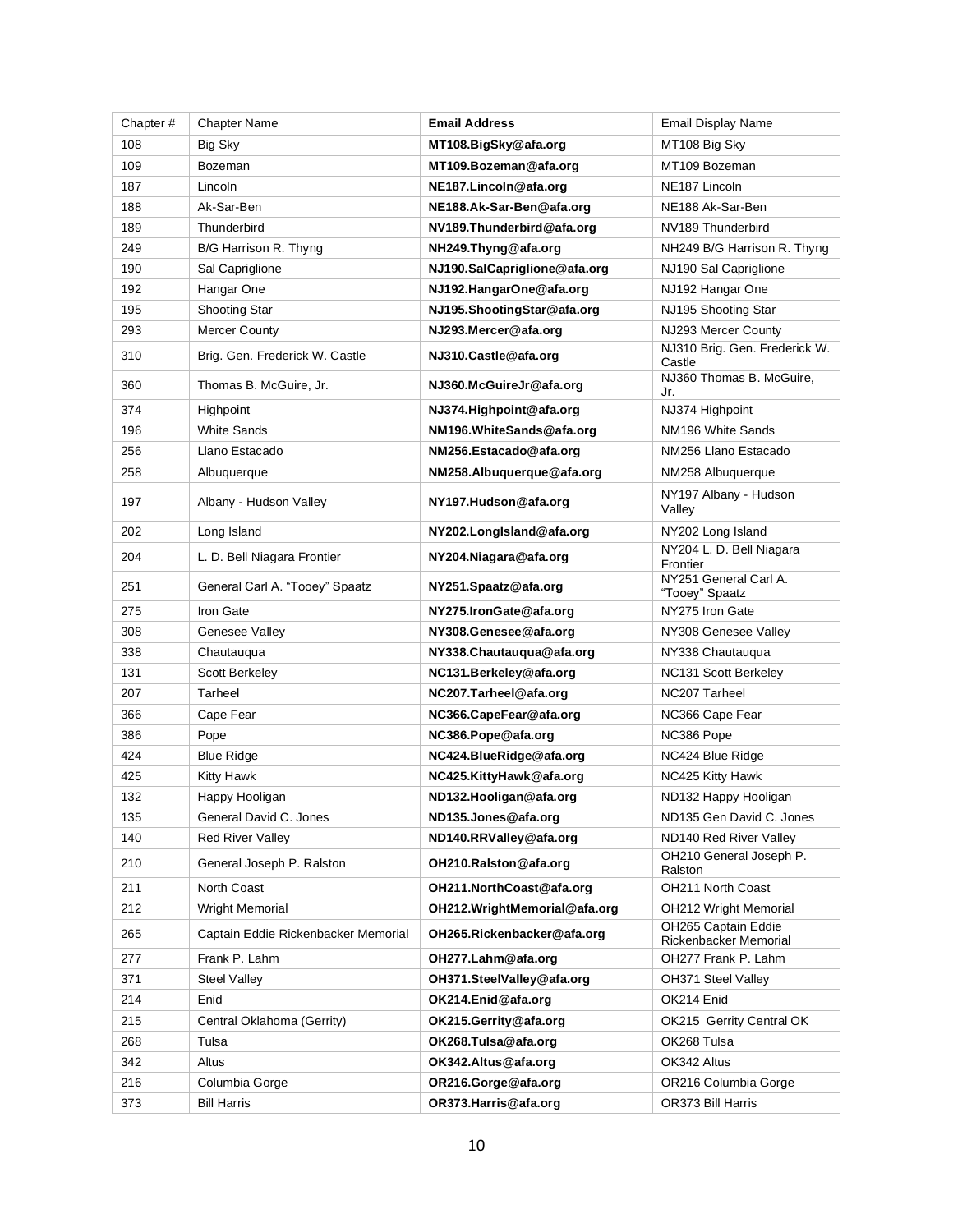| Chapter# | <b>Chapter Name</b>              | <b>Email Address</b>         | Email Display Name                     |
|----------|----------------------------------|------------------------------|----------------------------------------|
| 501      | Miss Veedol                      | PAC501.Veedol@afa.org        | PAC501 Miss Veedol                     |
| 502      | Keystone                         | PAC502.Keystone@afa.org      | PAC502 Keystone                        |
| 504      | Tokyo                            | PAC504.Tokyo@afa.org         | PAC504 Tokyo Japan                     |
| 506      | Mig Alley                        | PAC506.MigAlley@afa.org      | PAC506 Mig Alley                       |
| 220      | Mifflin County                   | PA220.MifflinCounty@afa.org  | PA220 Mifflin County                   |
| 221      | LTC B. D. "Buzz" Wagner          | PA221. Wagner @afa.org       | PA221 LTC B. D. "Buzz"<br>Wagner       |
| 222      | Olmsted                          | PA222.Olmsted@afa.org        | PA222 Olmsted                          |
| 223      | Liberty Bell                     | PA223. Liberty Bell @afa.org | PA223 Liberty Bell                     |
| 274      | Lehigh Valley                    | PA274. Lehigh @afa.org       | PA274 Lehigh Valley                    |
| 329      | <b>Total Force</b>               | PA329.TotalForce@afa.org     | PA329 Total Force                      |
| 350      | Altoona                          | PA350.Altoona@afa.org        | PA350 Altoona                          |
| 354      | Pocono Northeast                 | PA354.Pocono@afa.org         | PA354 Pocono Northeast                 |
| 388      | Joe Walker-Mon Valley            | PA388. Walker @afa.org       | PA388 Joe Walker-Mon Valley            |
| 393      | York-Lancaster                   | PA393. York@afa.org          | PA393 York-Lancaster                   |
| 180      | Newport Blue & Gold              | RI180.Newport@afa.org        | RI180 Newport Blue & Gold              |
| 311      | Metropolitan Rhode Island        | RI311.Metropolitan@afa.org   | RI311 Metropolitan Rhode<br>Island     |
| 153      | <b>Strom Thurmond</b>            | SC153.Thurmond@afa.org       | SC153 Strom Thurmond                   |
| 297      | Charleston                       | SC297.Charleston@afa.org     | SC297 Charleston                       |
| 298      | Swamp Fox                        | SC298.SwampFox@afa.org       | SC298 Swamp Fox                        |
| 383      | Columbia - Palmetto              | SC383.Columbia@afa.org       | SC383 Columbia - Palmetto              |
| 228      | Rushmore                         | SD228.Rushmore@afa.org       | SD228 Rushmore                         |
| 229      | Dacotah                          | SD229.Dacotah@afa.org        | SD229 Dacotah                          |
| 230      | General Dan F. Callahan          | TN230.Callahan@afa.org       | TN230 General Dan F.<br>Callahan       |
| 248      | Chattanooga                      | TN248.Chattanooga@afa.org    | TN248 Chattanooga                      |
| 301      | General H. H. Arnold Memorial    | TN301.Arnold@afa.org         | TN301 General H. H. Arnold<br>Memorial |
| 336      | Everett R. Cook                  | TN336.Cook@afa.org           | TN336 Everett R. Cook                  |
| 367      | General Bruce K. Holloway        | TN367.Holloway@afa.org       | TN367 General Bruce K.<br>Holloway     |
| 232      | Seidel-Dallas                    | TX232.Seidel-Dallas@afa.org  | <b>TX232 Seidel-Dallas</b>             |
| 233      | San Jacinto                      | TX233.SanJacinto@afa.org     | TX233 San Jacinto                      |
| 234      | Alamo                            | TX234.Alamo@afa.org          | TX234 Alamo                            |
| 272      | Fort Worth                       | TX272.FortWorth@afa.org      | TX272 Fort Worth                       |
| 276      | Austin                           | TX276.Austin@afa.org         | TX276 Austin                           |
| 283      | Abilene                          | TX283.Abilene@afa.org        | TX283 Abilene                          |
| 284      | General Charles L. Donnelly, Jr. | TX284.Donnelly@afa.org       | TX284 Gen Charles L.<br>Donnelly, Jr.  |
| 292      | Aggieland                        | TX292.Aggieland@afa.org      | TX292 Aggieland                        |
| 305      | Concho                           | TX305.Concho@afa.org         | TX305 Concho                           |
| 358      | Del Rio                          | TX358.DelRio@afa.org         | TX358 Del Rio                          |
| 391      | Denton                           | TX391.Denton@afa.org         | TX391 Denton                           |
| 416      | Northeast Texas                  | TX416.Northeast@afa.org      | TX416 Northeast Texas                  |
| 235      | Northern Utah                    | UT235.NorthernUtah@afa.org   | UT235 Northern Utah                    |
| 236      | Salt Lake                        | UT236.SaltLake@afa.org       | UT236 Salt Lake                        |
| 237      | Ute-Rocky Mountain               | UT237.RockyMountain@afa.org  | UT237 Ute-Rocky Mountain               |
| 326      | Green Mountain                   | VT326.GreenMountain@afa.org  | VT326 Green Mountain                   |
| 169      | Leigh Wade                       | VA169. Wade @afa.org         | VA169 Leigh Wade                       |